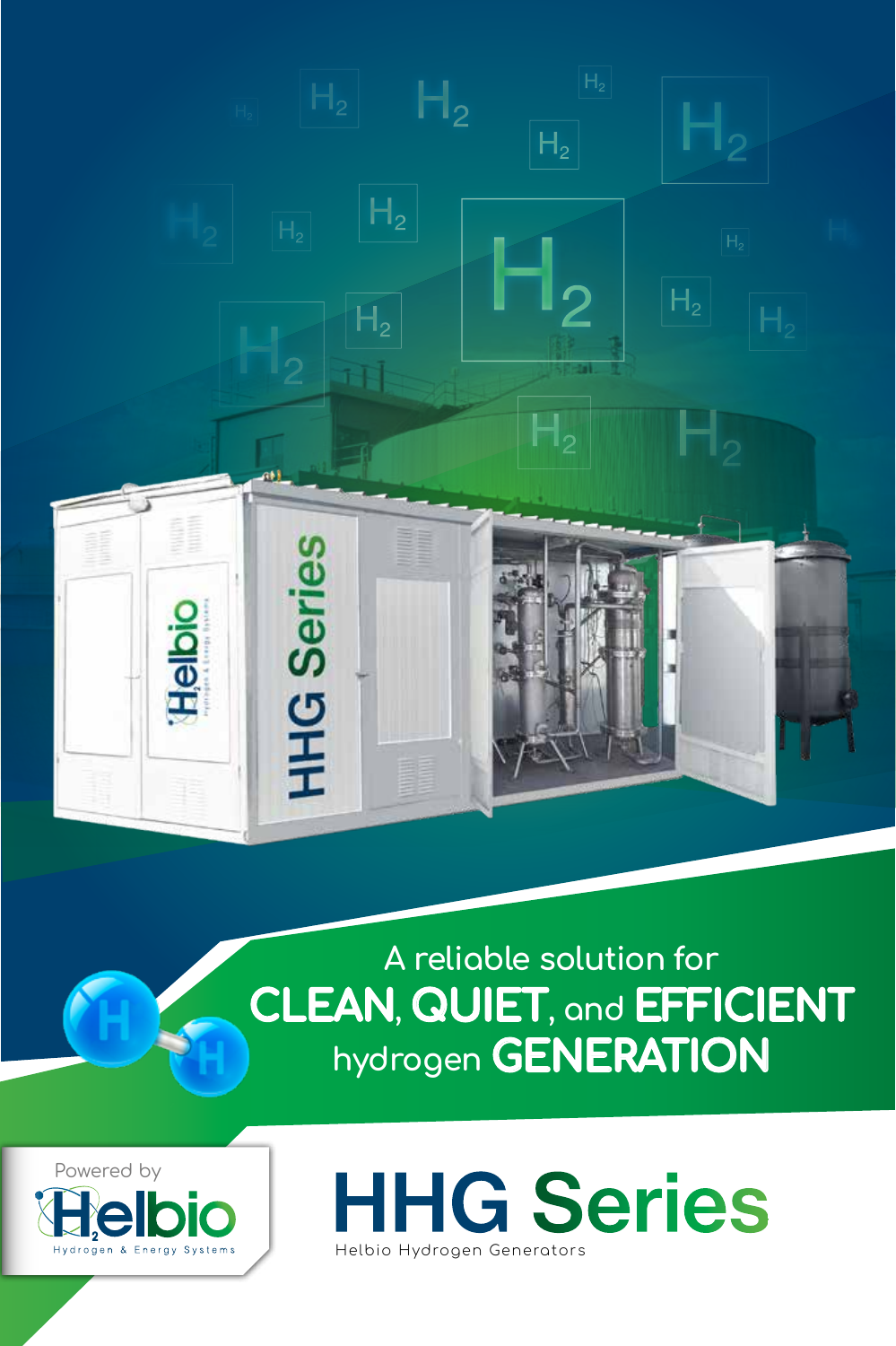

**Highly INNOVATIVE Environmentally FRIENDLY Energy EFFICIENT Cost EFFECTIVE**

10 – 200 m3/h Hydrogen Production

Fueled by

- Natural Gas
- LPG
- Biogas

# **HHG Series**

Helbio Hydrogen Generators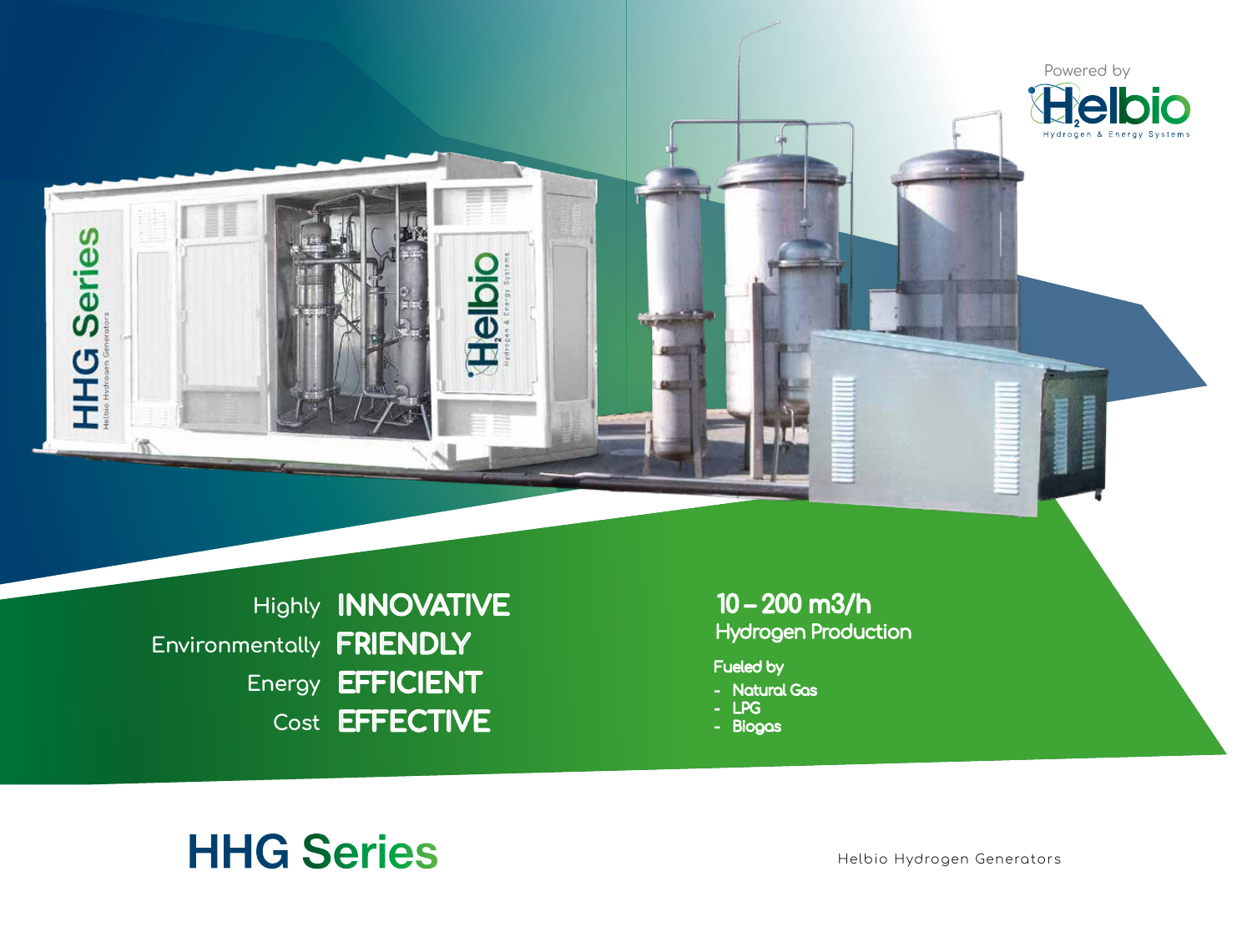### **"READY TO USE"**  HYDROGEN PRODUCTION SYSTEMS

**Helbio** has developed a family of Hydrogen Generators designed to meet demanding requirements of small-scale hydrogen supply, using fuels such as Natural Gas, LPG or Biogas. The system offers clean, quiet and efficient hydrogen generation under continuous operation with long service intervals.

The standards systems HHG-10, HHG-20, HHG-50, HHG-100 HHG-150 and HHG-200 generate 10, 20, 50, 100, 150 and 200 Nm $^3\!/\!$ h of H $_2^{}$  respectively.

Hydrogen purity ranges from 99,9% to 99,999% upon customer request.

Natural Gas can be obtained from the existing network. Biogas can originate from various sources such as waste water treatment plants, landfills or organic waste from industry and/or households.

### SYSTEM OVERVIEW

#### Helbio's Hydrogen Generators are composed of four primary subsystems:

- **• The Fuel Pretreatment** unit which removes fuel impurities and contaminants such as sulfur, ammonia and halides. A series of traps which is used operate in ambient temperature; thus, they do not require any energy input.
- **• The Fuel Processor** which converts the fuel into a hydrogen rich stream.
- **• The Pressure Swing Absorption (PSA)** unit which purifies the Hydrogen outlet to the desired level
- **• The Control System** which ensures smooth and fail- safe operation. The units are highly automated with industrial grade PLC control systems and can operate autonomously and unattended. Remote monitoring and control are included.



The fuel stream is mixed with steam and fed to the reforming reactor that produces most of the H<sub>2</sub>. A large portion of the hydrogen comes from the water, i.e. water acts as a fuel in this process! The heat required for the process is produced by catalytic combustion of a fraction of the fuel, eliminating open flames. The CO contained in reformer outlet is converted in the Water-Gas-Shift (WCS) reactors where CO reacts with water to produce additional hydrogen and CO $_{\textrm{\tiny{2}}}$ . A Pressure Swing Absorption unit purifies Hydrogen to the desired level.

## **TECHNOLOGY**







Helbio's technology is based on proprietary and patented reactor catalyst configurations for reformation processes. The reactor configurations utilize the concept of the Heat Integrated Wall Reactor which offers very rapid heat exchange characteristics.

The reactor pursues a very efficient heat transfer through the metallic wall (low resistance) while Heat is produced very close to where the demand exists. The required amount of reforming catalyst is significantly lower than a typical fixed bed reactor.

### APPLICATIONS

#### 10- 200 Nm3 /h Helbio Hydrogen Generators are of high efficiency ideal for application such as:

- ‣ Automobile Refilling Fuel Stations for Fuel Cell Vehicles (FCVs)
- ‣ Power generation through Fuel Cell technology
- ‣ Industrial Processes requiring Hydrogen such as
- Oil and fat hydrogenation
- Electronics industry
- Steel industry and metallurgy (iron reduction, blanketing gas, forming gas)
- Glass industry
- Cooling of electrical generators
- Hydrogen enrichment for internal combustion engines which improves efficiency and reduces emissions
- Hydrogen enrichment of fuel of piston gas generators such as biogas applications
- ‣ Hydrogen injection to the Natural Gas grid.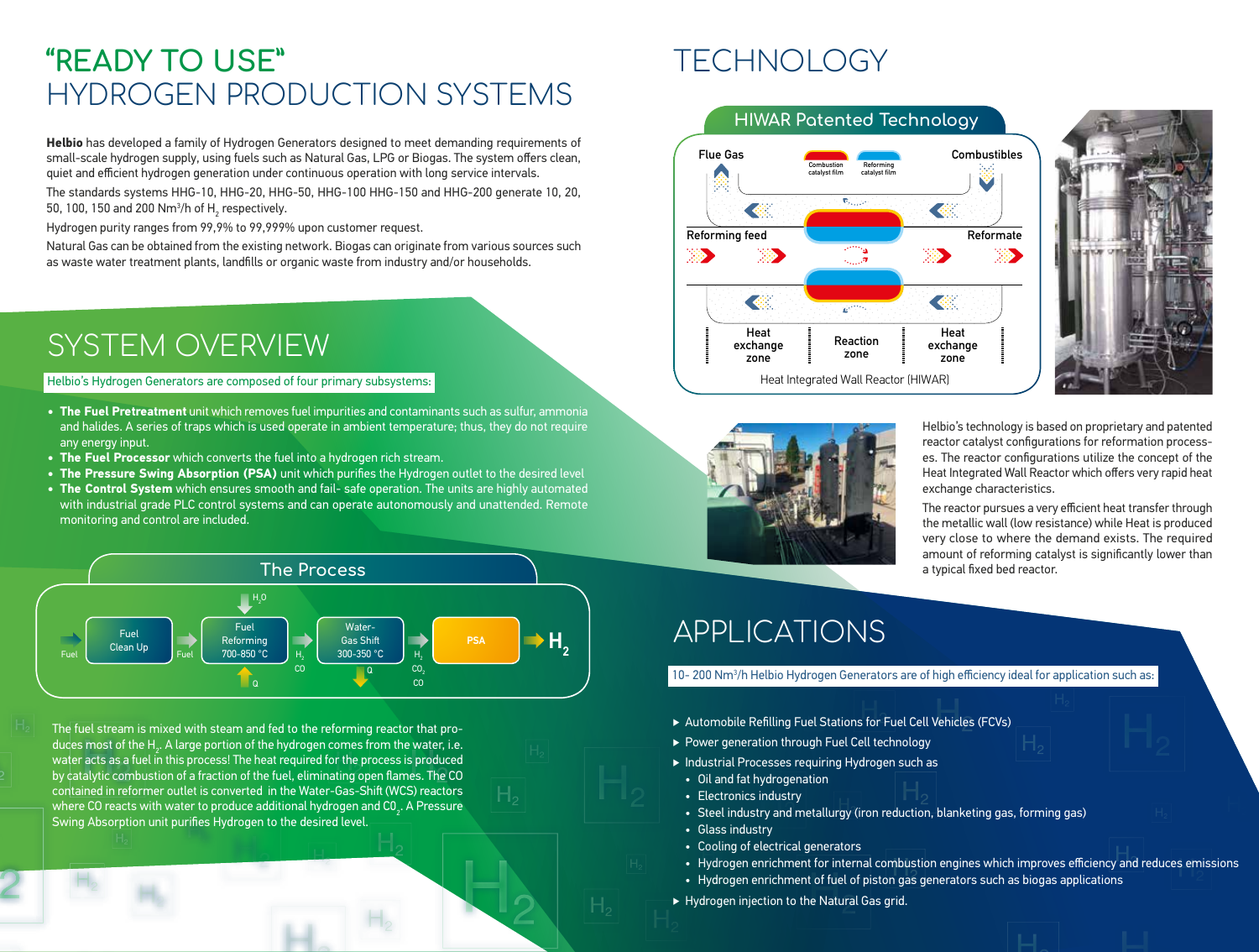# HHG SERIES CLAIMS

Highly Innovative Environmentally Friendly Energy Efficient Cost Effective



#### HELBIO Hydrogen Generation Systems incorporate the following features

- Compact: 40 times smaller than a conventional reformer
- Catalytic combustion: Close coupling of reforming/combustion sides which leads to a low-cost reactor design
- Heat transfer: Superior heat transfer characteristics. Heat is produced very close to where heat is consumed.
- Lower operating temperatures: Material cost reduction and NOx elimination.
- Enhanced safety No flames
- Highly efficient: High plant efficiency, not depending on system's 'size'. Depending on operating conditions and pressure, the system presents 5-8% higher efficiency compare to conventional technologies due to the patented HIWAR reactor
- 50% less operational cost compared to an electrolyzer
- Compact design: Smaller plant footprint. It can feet to a 20" or 40" container, depending on system capacity
- Easy on-site installation
- Designed for 20 years life and 3 years service intervals



### HHG SERIES HELBIO HYDROGEN GENERATORS

### SYSTEM CHARACTERISTICS

| <b>SPECIFICATIONS</b>                                                  | <b>HHG-20</b>             | <b>HHG-50</b>                                        | <b>HHG-100</b>              | <b>HHG-200</b>    |
|------------------------------------------------------------------------|---------------------------|------------------------------------------------------|-----------------------------|-------------------|
| <b>Hydrogen Production [Nm3/h]</b>                                     | 20                        | 50                                                   | 100                         | 200               |
| <b>Feeding Fuel Consumption</b>                                        |                           |                                                      |                             |                   |
| $N.G.$ $Nm^3/hl^1$                                                     | 8.0                       | 20.0                                                 | 40.0                        | 80.0              |
| LPG/Propane [ $kq$ ] <sup>2</sup>                                      | 6.9                       | 17.3                                                 | 34.6                        | 100.0             |
| <b>Operating Range Capacity (%)</b>                                    | $50 - 100$                | $50 - 100$                                           | $50 - 100$                  | $50 - 100$        |
| Delivery Hydrogen Content [% vol]                                      | $\geq$ 99.999%            | $\geq$ 99.999%                                       | $\geq$ 99.999%              | $\geq$ 99.999%    |
| Hydrogen delivery pressure [barg] <sup>5</sup>                         | 7                         | 7                                                    | 7                           | 7                 |
| <b>Input Voltage [V]</b>                                               | 400, $3ph +/- 5%$         | 400, $3ph +/- 5%$                                    | 400, $3ph +/- 5%$           | 400, $3ph +/- 5%$ |
| <b>Power consumption [kW]</b>                                          | $5$                       | < 15                                                 | $20$                        | $25$              |
| <b>Dimensions</b>                                                      | 20' container             | 20' container                                        | 40' container               | 40' container     |
| 1. $CH6$ content >91%<br>2. Commercial Propane, $C_3H_8$ content > 95% | 3. CH, content >65%<br>4. | Depending also on the required H <sub>2</sub> purity | 5.<br>Can vary upon request |                   |

**NOTE:** HYDROGEN PURITY CAN REACH FROM 99,996 TO 99,999% UPON CUSTOMER REQUEST

### THE COMPANY

HELBIO is a high-tech company founded in 2001 and based in Patras, Greece is specialized in development, manufacturing and marketing of Hydrogen & Energy Production Systems.

#### Unique selling point and expertise:

- Advanced Hydrogen and Energy Production Technologies
- Products based on Innovative Technologies, developed In-house
- Reforming technology of NG, LPG, Biogas and Bioethanol
- Compact and efficient reactor-catalyst configurations (patented HIWAR concept)
- Reaction engineering and Catalysis
- Process design
- System integration and control
- Efficient integration of hydrogen generation with fuel cells
- 6 International & European registered patents, secure Helbio's «freedom to operate "(FTO), enabling a successful Commercialization of existing & new products